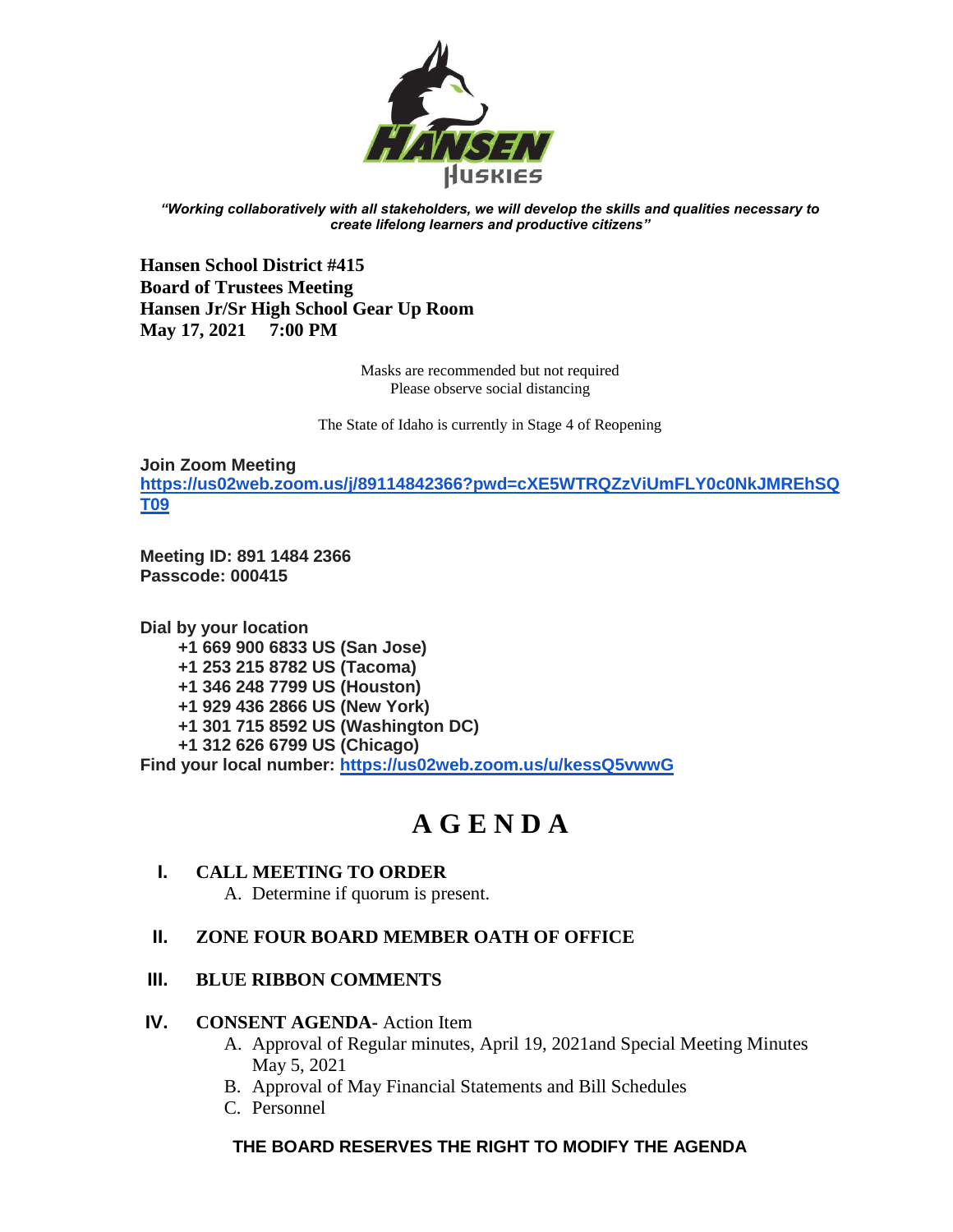#### **V. PERSONS TO ADDRESS THE BOARD**

A. Audience Comments- Address agenda items only. The board of trustees welcomes comments from the public. Please state your name for the record. Public comment will be limited to five (5) minutes. Please fill out a "Request to Appear Before the Board" form prior to the beginning of the meeting. These forms are available at the District Office and at the board meeting each month.

#### **VI. INFORMATION ITEMS/REPORTS-**

- A. Teacher Representative
- B. Student Body Representative
- C. Principal's Report
- D. Superintendent Report

#### **VII. DISCUSSION ITEMS-**

- A. Daneille Heuvel- Special Services Report
- B. District Safety Plan
- C. Summer Projects Update

#### **VIII. OLD BUSINESS-** Action Item

A. Hansen SD #415 Operational COVID Protocol- Governor Stage 4 Announcement

#### **IX. ACTION ITEMS-**

- A. 2020-21 Leadership Premiums
- B. Jr/Sr High Gym Wall- Lee Nunnally Masonry
- C. Summer Cheer Camp
- D. Girls Basketball Tournament June 25th and 26th

**IC 74-206 EXECUTIVE SESSIONS -- WHEN AUTHORIZED. (1) An executive session at which members of the public are excluded may be held, but only for the purposes and only in the manner set forth in this section. The motion to go into executive session shall identify the specific subsections of this section that authorizes the executive session. There shall be a roll call vote on the motion and the vote shall be recorded in the minutes. An executive session shall be authorized by a two-thirds (2/3) vote of the governing body.**

Subsection (b) - to consider the evaluation of a public officer, employee or staff member or public school student Subsection (J) - to consider labor contract matters

- E. Superintendent Evaluation
- F. School Board Scholarship

#### **X. INFORMATION ITEMS-**

#### **THE BOARD RESERVES THE RIGHT TO MODIFY THE AGENDA**